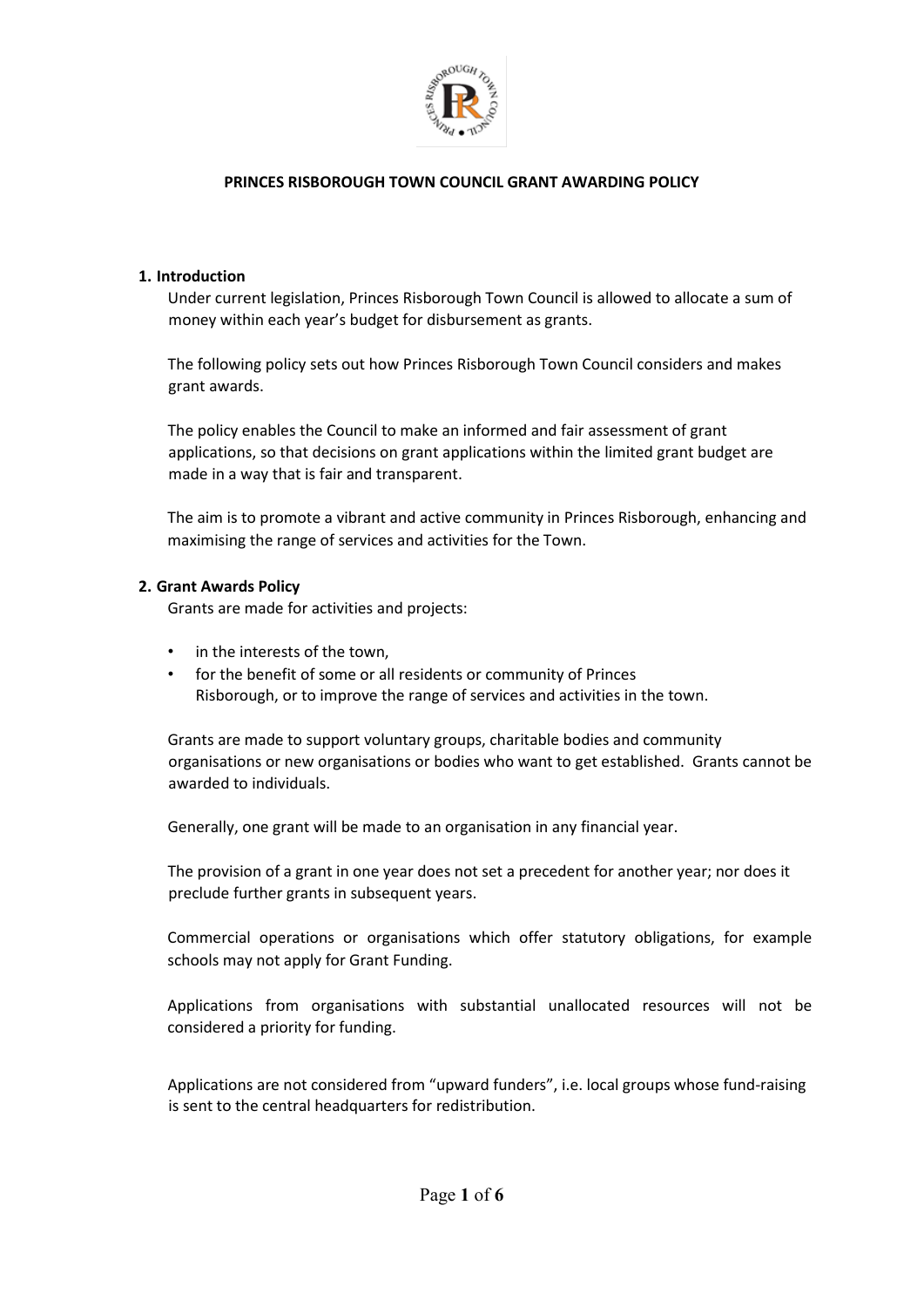

Organisations requesting funds for buildings must provide evidence of security of tenure for a minimum of 7 years from the date that the grant is considered. Proof of adequate insurance with a reputable insurance company must be provided.

Decisions made by the Council on grant applications are solely a matter for and at the discretion of the Council.

The Town Council reserves the right to decline any application or to apply conditions to the grant.

## **3. Panel**

The Panel consists of the Mayor and the Chairman of each of the Committees (Finance Committee) who considers the applications for grant aid for recommendation to the Town Council.

The funds are modest, so when considering applications, the Panel look at how the application benefits the majority of the community.

The Panel presents its recommendation to the Town Council for approval at the Estimates Meeting in November each year. The Panel will require successful applications to provide progress reports. There may also be a request for a site visits and meetings with the applicants to discuss the viability of the proposed project.

In exceptional circumstances and at the discretion of the Town Council, an award maybe considered throughout the year subject to available funds.

## **4. What will not be funded?**

Grants will not be awarded for activities that:

- should be met from statutory responsibilities
- could reasonably be expected to be funded from other sources
- could reasonably be expected to be funded from members' subscriptions
- seek to promote or oppose a party-political viewpoint or activity
- seek to promote or oppose a religious viewpoint or activity
- seek to fund professional services
- seek to fund salary, routine or other administration costs

## **5. Applications**

Applications are received and are considered at the Estimates Meeting in November each year for the following financial year.

In exceptional circumstance and at the discretion of the Town Council, an award may be considered throughout the year, subject to available funds.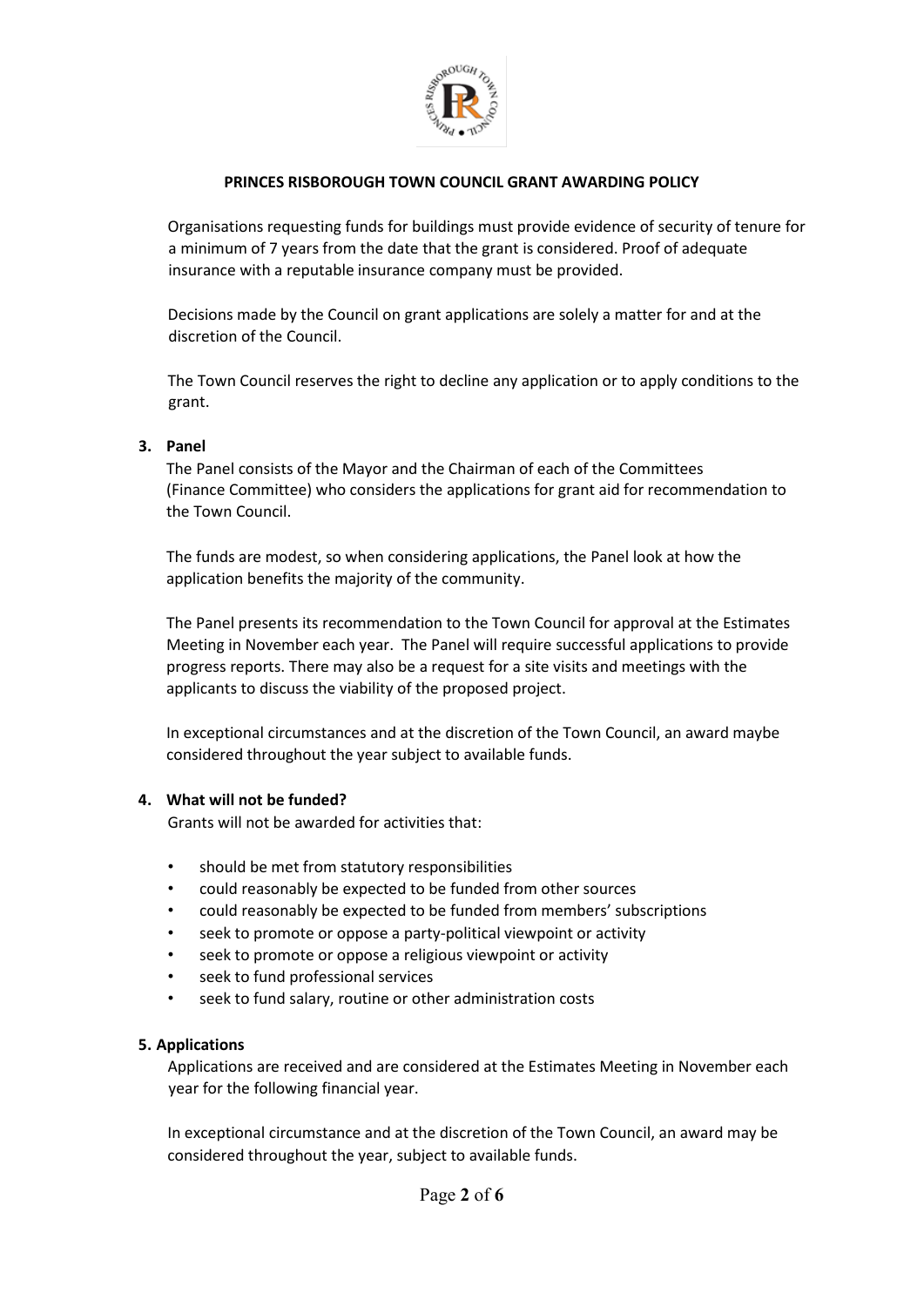

Grant applications will only be considered if submitted on a Grant Application Form with all supporting documentation. It is therefore important that all the questions on the application form are answered as fully as possible to provide a detailed picture of your proposed project or of the activities of your organisation within the town.

Please use the minor Grants application form for Grants up to £250.

Amounts **over £1000 will be given only in exceptional circumstances.** 

# **6. Considering applications**

The Town Council aims to make the grant making and assessment process as open and clear as possible. To achieve this aim, we hold open committee meetings, where we discuss individual applications in front of the public and press.

However, the Town Council would always want to respect the confidentiality of information given by any other person. We would judge on a case-by-case basis what it would be appropriate to reveal.

We recognise the need to maintain the confidentiality of vulnerable groups and individuals, and their details will not be made public in any way, except as required by law. If you think your application falls within this category, please let us know.

The Finance Committee, on behalf of the Town Council will consider whether funding requested is commensurate with the benefit obtained by the residents of Princes Risborough, including:

- how well the grant will meet the needs of the community
- how effectively your group will use the grant
- whether the costs are appropriate
- whether realistic level of contributions have been or are being raised locally
- whether the applicant could reasonably have been expected to obtain sufficient funding from a more appropriate source
- how the group is managed

Priority may be given to projects or activities which support the Town Council's objectives and aspirations for the parish.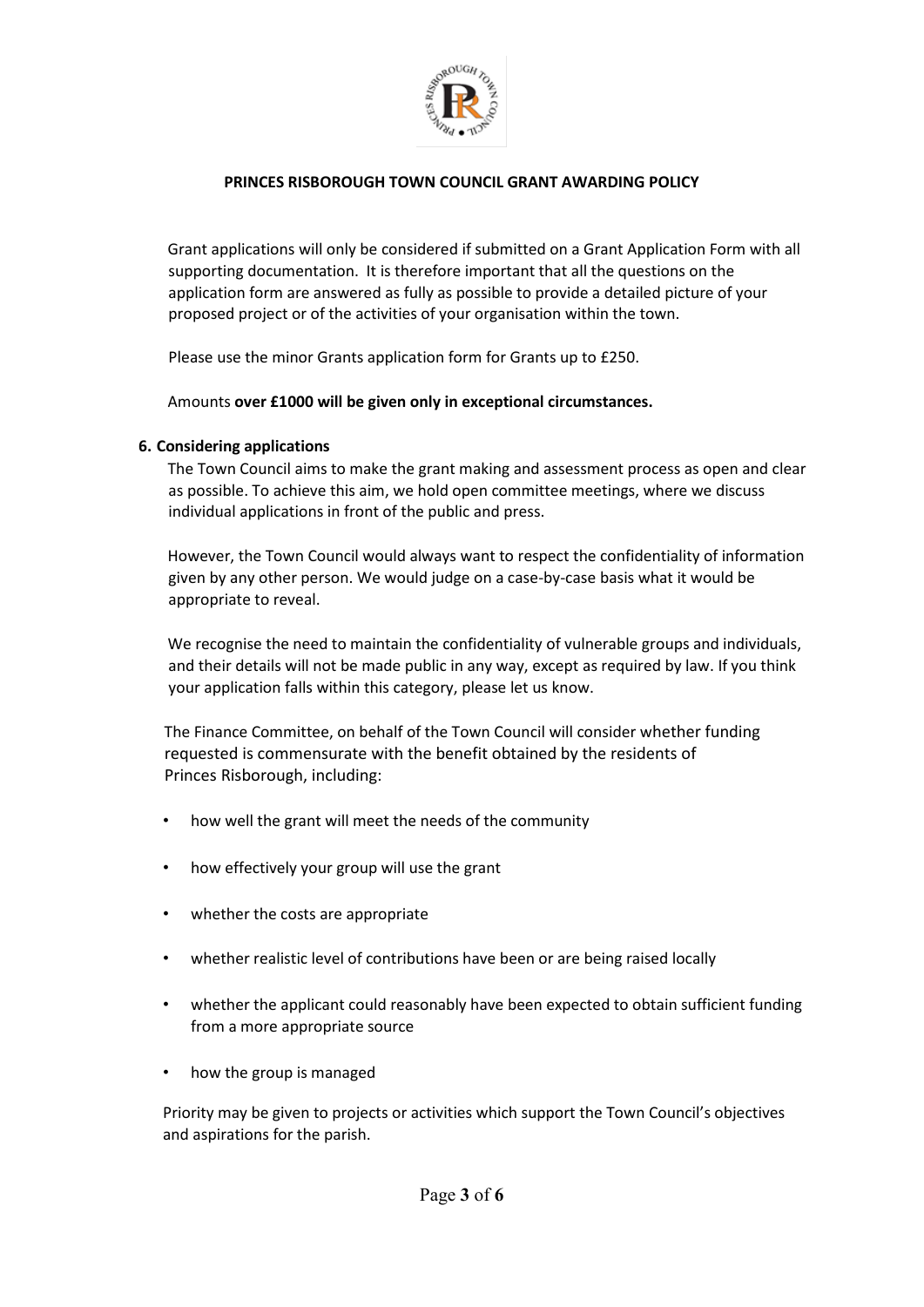

The application form does not necessarily reflect all the information used by the Committee to decide on applications. The Committee may seek additional information to check your application and organisation.

Groups working with young people and/or vulnerable adults will be required to have the appropriate protection and safeguarding protection policies in place.

Applicants will be expected to demonstrate that they have adequate public liability or other insurance for their activities wherever required.

If the applicant has received funding in the previous year the Council must be satisfied that the applicant has delivered that project or service to a satisfactory level.

**Please do not hesitate to contact the Town Clerk if you would like to talk through the application form before completing it.**

### **7. Award of Grants**

Applications will be assessed and decisions taken regarding the amount of any grant award by the Finance Committee based on the available budget, the information provided, the benefit to the community and the sustainability of the project.

Applicants will be informed of the decision on their grant application within two weeks of the Finance Committee meeting considering the application.

Grant awards will be paid to the bank account of the organisation. Payment will not be made to individuals.

The grant award cannot be increased after the decision to award has been made.

#### **8. Grant Award Conditions**

Grant awards are made subject to the following conditions:

- The grant award must be used for the purpose for which the application was made.
- You must use the grant within one year.
- We recognise that project timescales can slip for good reasons we would expect to be informed of any problems. If a project does not ultimately proceed as planned, we would expect the grant to be returned.
- If the grant is requested for a specific item, proof of purchase should be available if subsequently required by the Town Council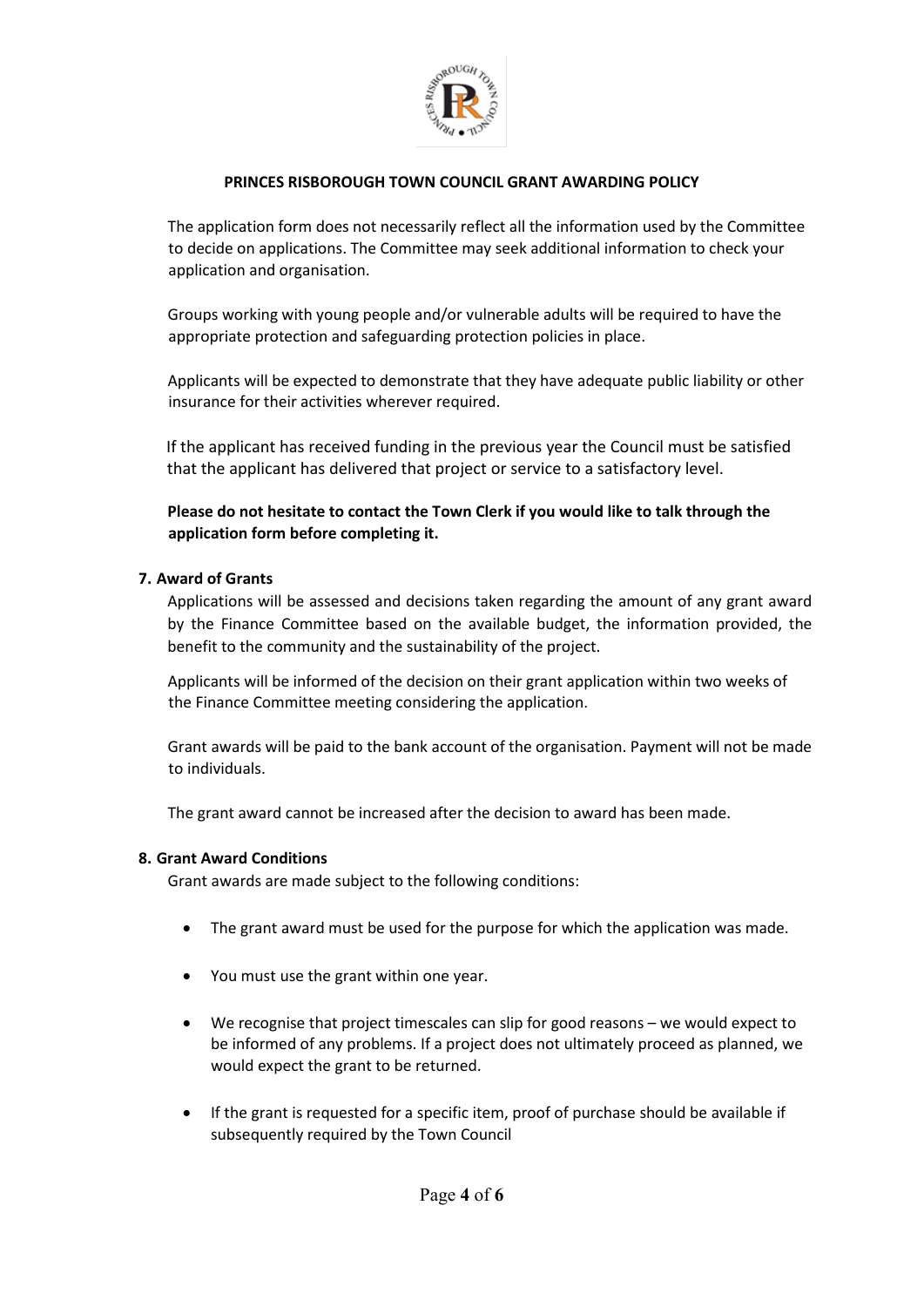

- The applicant will provide to the Council all such assistance as is reasonably necessary to enable the Council to comply with its requirements under the Freedom of Information Act.
- The applicant will acknowledge the contribution made by the Council when arranging promotional activity or literature including press releases relating to the application.
- The Town Council may recognise successful groups in its own newsletter and reports to the Town.
- Grant recipients must submit a report showing how the funding has been used. Grant recipients are encouraged to attend the Annual Town Meeting (normally April) and mount a display or make a presentation.

### **9. When a grant may have to be repaid**

If the group is unable to use the award for the stated purpose and the project does not proceed as planned, all monies must be returned to the Town Council.

Princes Risborough Town Council reserves the right to recover the grant and/or moveable equipment purchased with grant monies if the organisation ceases to exist, if the grant is not used for the purposes specified, or if the conditions of the grant are not complied with.

Anyone found to be acting dishonestly in making the application or spending the grant will be reported to the police and the Council will press for prosecution.

## **10. Data Protection Act 2018 (General Data Protection Regulation) Information**

In signing the application form, you give permission for Princes Risborough Town Council to use the information.

The information provided on this form will be used by us for the purposes of establishing your entitlement to a grant and assessing your application.

If your application does not result in a successful grant application, it will be retained for 12 months.

If the application is successful, the information will be held for a period of 7 years from the grant date for auditing purposes and inclusion on a computerised register maintained by the Town Council to administer and analyse applications and grants.

Please see the link to the Town Council Privacy Policy. <http://www.princesrisboroughtowncouncil.gov.uk/Files/PrivacyStatement.pdf>